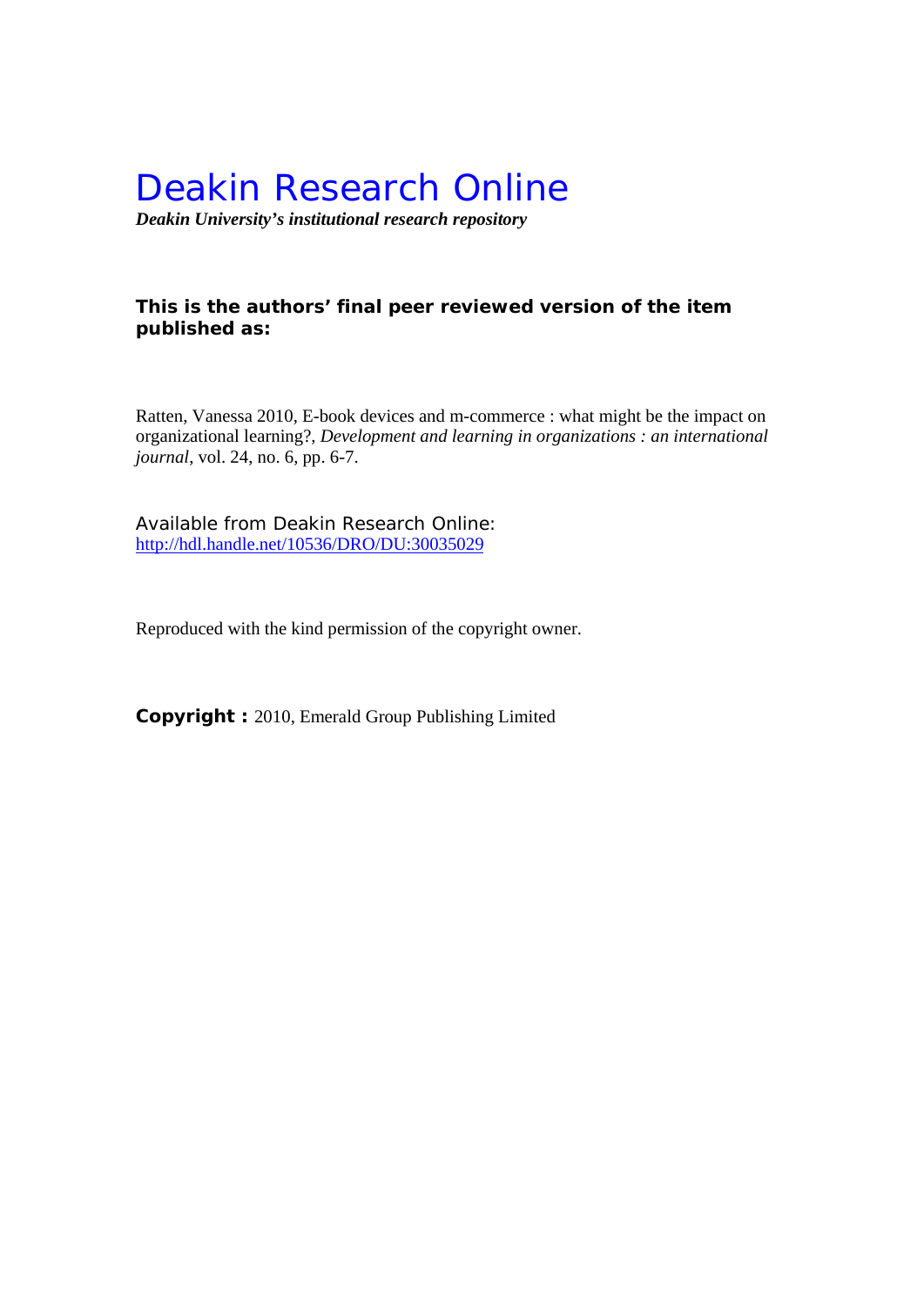## E-book devices and m-commerce: what might be the impact on organizational learning?

## **The Authors**

**Vanessa Ratten,** *Assistant Professor, based at Duquesne University, Pittsburgh, Pennsylvania, USA*

## **Abstract**

**Purpose** – The aim of this paper is to explore how e-book devices and m-commerce affect organizational learning.

**Design/methodology/approach** – This paper examines how e-books are changing the m-commerce industry by encouraging organizations to adopt electronic formats of written material.

**Findings** – This paper highlights how e-books can make a difference to organizations by being a more cheaper and efficient way to share information and knowledge.

**Research limitations/implications** – As e-books are a relatively new innovation that organizations are using it is important to understand how people within an organization learn and use e-books.

**Practical implications** – Organizations need to keep up to date with new technology and e-books provide a unique way for organizations to learn about market developments and encourage information sharing throughout the whole organization.

**Social implications** – E-books enable people in an organization to share information in a timely and secure manner. However, for society this may mean an increase in unethical conduct such as illegal downloading that organizations need to be aware of.

**Originality/value** – This paper highlights how e-books are used by individuals within an organizational context and the impact on the market for organizations having e-book devices.

## **Keyword(s):**

Learning; Ethics; Electronic commerce; Technology led strategy; Learning organizations.

E-book devices are changing current organizational practices by providing a source of e-learning, in which organizations and their employees can more easily access information about current business developments that impact on their existing practices. E-book devices (also referred to as e-book readers or e-readers) use electronic ink technology to display written words from books, newspapers, magazines and other documentation. They are portable devices that are the size of a paperback book and are a new technology that has only been mass-marketed to the general population in the past year. Most importantly for an organization is that e-books could transform and will certainly influence their current technology practices and how people communicate and perform their job tasks.

### **E-books and the m-commerce industry**

The technological innovations made possible by m-commerce have totally changed the e-book device industry.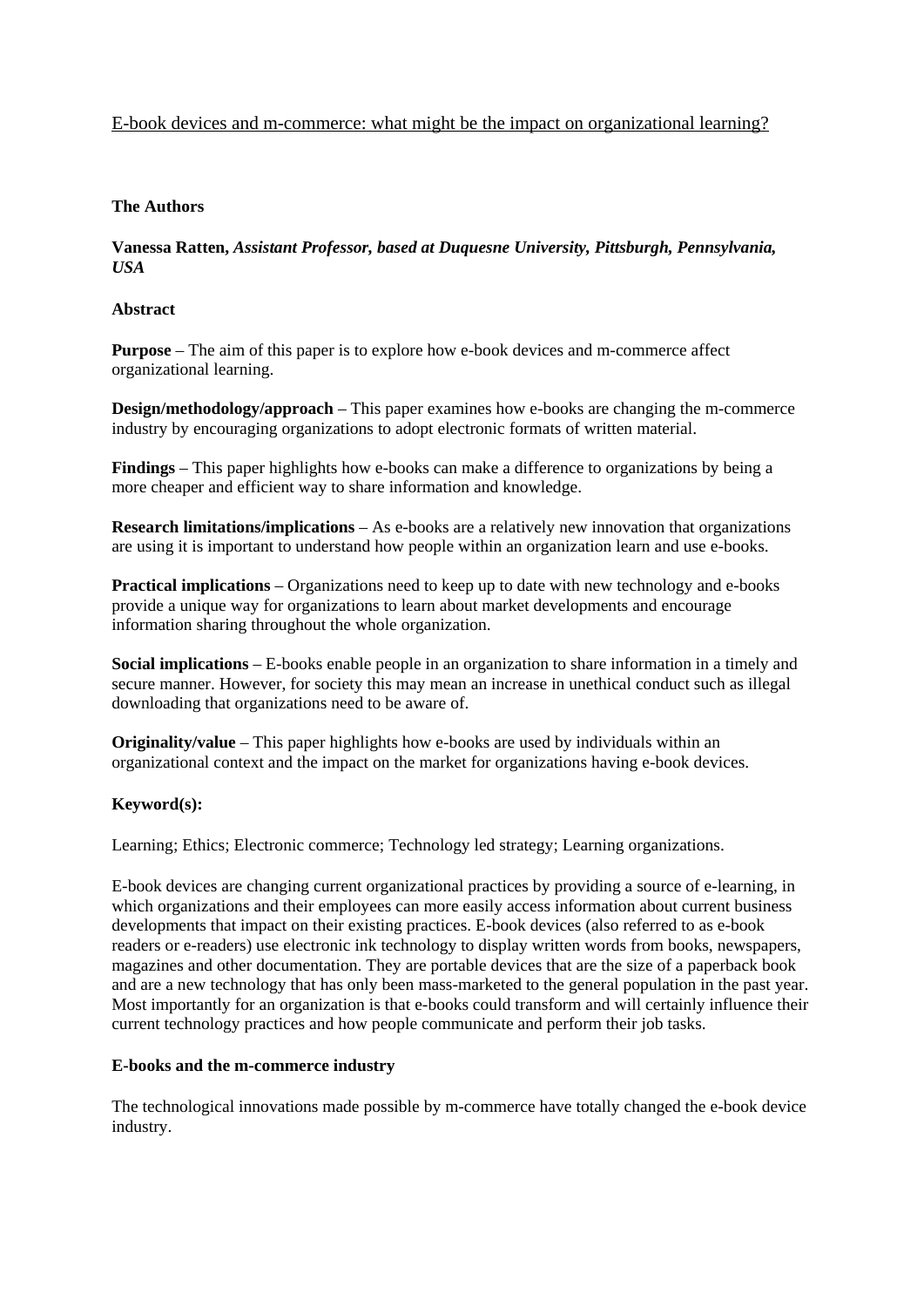M-commerce is the use of mobile wireless devices to communicate and conduct transactions and send real time messages directly to individuals and forms part of the wider e-commerce industry as commercial transactions are done electronically. This has allowed booksellers and buyers to communicate directly about their products through a technological device rather than through face-toface transactions. However, this change has created ethical decision-making concerns for online users (McMahon and Cohen, 2009). These ethical issues include people sharing books without paying download fees and people breaking copyright by illegally downloading material.

### **Impact on the market**

The sales of e-books increased 68.4 percent in 2008 and this does not include the millions of books downloaded for free at public libraries (Mui, 2009). Amazon's e-book reader, the Kindle, is the best selling product on its web site (Mui, 2009). However, e-books comprise only 1.5 percent of the \$6.8 billion of sales in books (Mui, 2009). Retail stores like BestBuy in the United States are devoting more space to e-book devices and it is estimated that by the end of 2010, 10 million people will have e-book devices.

Products like the Kindle can hold 1,500 titles and wirelessly download a book in 60 seconds. The Kindle has no monthly fees or annual contract and does not need a wireless hotspot. Instead of wireless technology, Amazon has created its own wireless technology delivery system for Kindle called Whispernet. Whispernet works by using 3GSM technology from the AT&T Global Network to deliver wireless reading material to a Kindle. Borders in the USA is also innovating by working with Kobo, a Canadian digital book company, to create an e-book application that will work in most cell phones. Sony has entered the e-book market by miniaturizing its e-book device, creating the Reader Pocket Edition and Apple introduced a free application, Stanza, to let people read e-books on their i-Phones.

All these developments have resulted in the following usages for e-books by individuals:

- Books can be downloaded and read, which gives people a greater choice of literary material.
- E-book devices allow someone to edit and write comments about a book that can be then sent to other people.
- E-books allow more direct communication from the vendor and gives them the opportunity to personalize messages to link to individual customer's reading preferences.
- E-books allow a person to do their shopping from any location and increases a person's independence to buy and access books at any time or location.
- Personal documents can be uploaded and read on an e-book device via a USB port.

### **Where e-books can make a difference in organizations**

Organizations can use e-book devices in a number of ways. Instead of keeping hard copies of manuals, computer texts and contracts, the e-book device lets organizations free up valuable storage space by storing this information in an e-format. The e-format makes categorizing and access to existing written information that an organization has a lot easier than the paper filing cabinet system. For documents that are security sensitive these can still be accessed via the e-book device but have a password attached to the access of the document.

In addition, e-book devices have additional security features such as tracking the time and place a document was read or accessed that allows organizations to keep up to date with what information is being accessed and who in the organization has access to this information.

As learning is a crucial part of an organization's development and survival, the e-book device provides a novel and time efficient way for employees to get to data that previously would be hard to access or to carry around. For example, some organizations in the courier industry now give employees a e